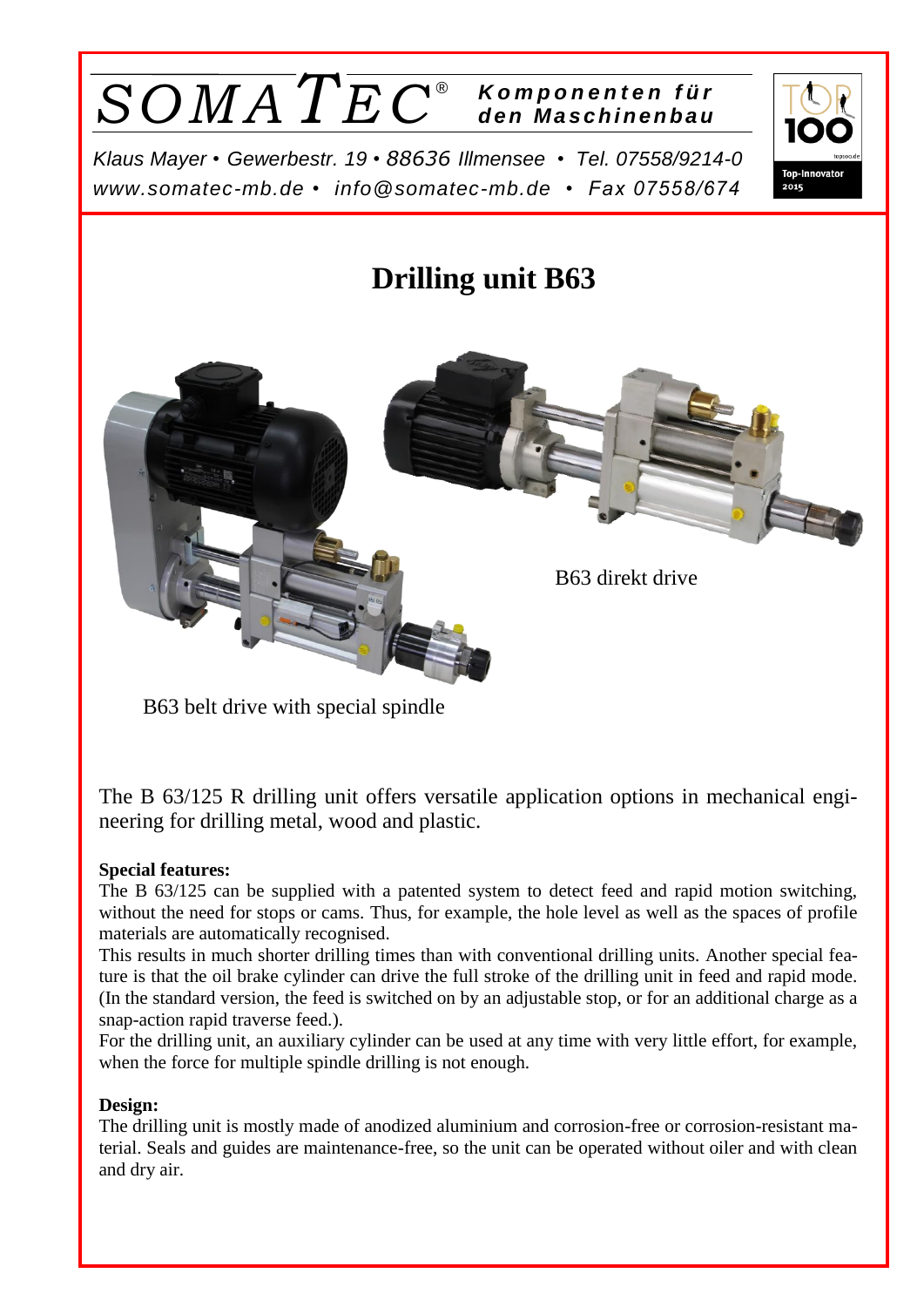

# **Illustration with auxiliary cylinder**